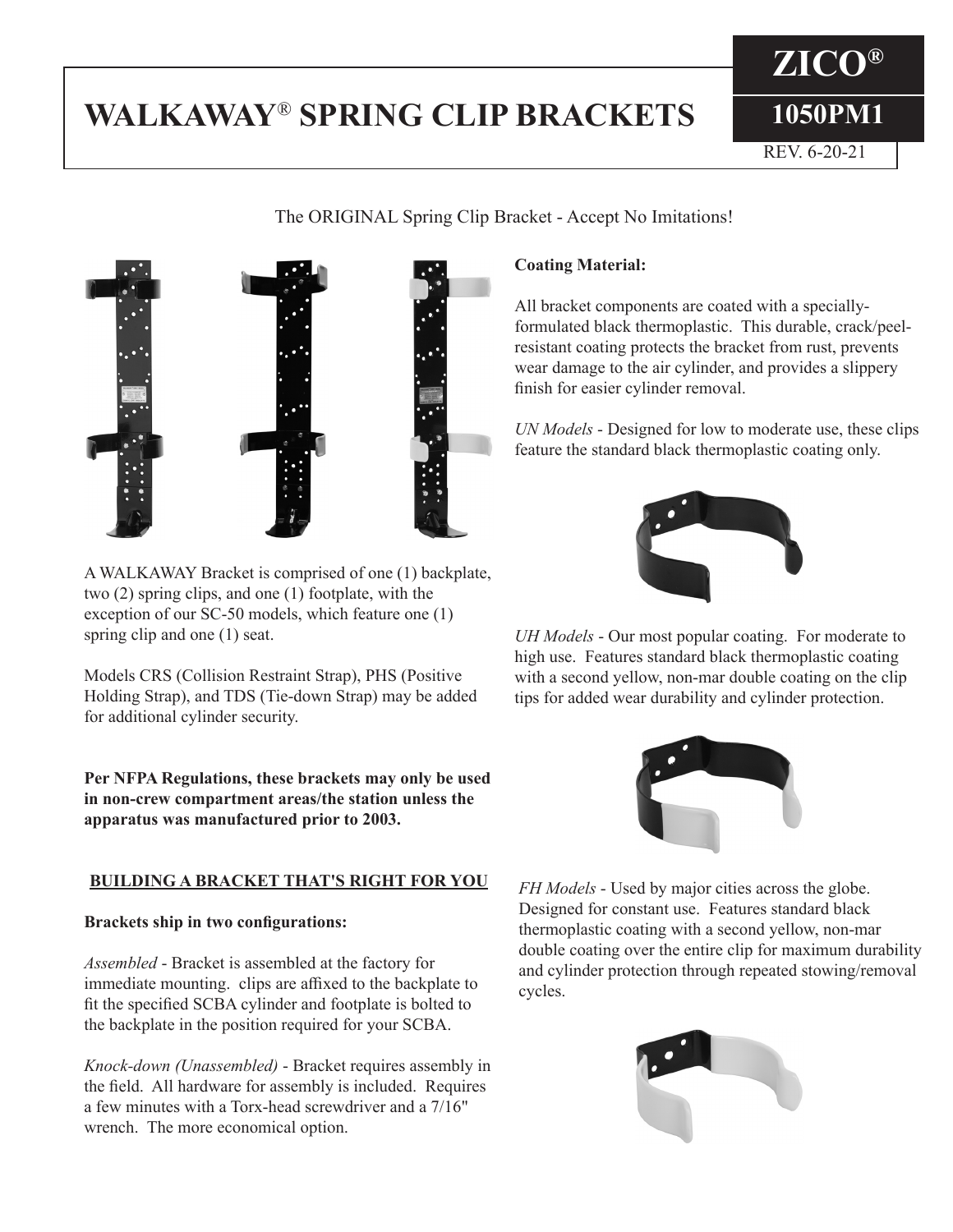#### **Clip Size:**

Three sizes of hardened steel spring clips are available. Clips are engineered with unique rounded ends to provide a smooth bearing surface and prevent gouging or marring of cylinder.

*(letters designate coating, N=Standard, H=High Cycle, FH=Full High Cycle)*

*N-5, H-5, FH-5*: Ideal for 5.4" to 5.8" diameter/15-30 min. cylinders.

*N-6, H-6, FH-6*: Ideal for 6.75" diameter/30-45 min. cylinders.

*N-7, H-7, FH-7*: Ideal for 7.25" diameter/60 min. cylinders.

*Low Profile (Models LP-5, LP-6, FHLP-5, FHLP-6)*: 1" shorter than our standard clips so as not to interfere with harness assemblies or hoses. Available with both high cycle and full high cycle coatings.

*SC-50*: Designed for use with 5500 PSI air packs and cylinders. Features one (1) UH clip and one (1) high cycle-coated seat to allow for adequate clearance around the harness and hoses.

#### **Footplates:**

*NSF*: The standard footplate provided. Ideal for 30 and 45 min. cylinders.

*NEF*: An optional footplate for use with 60-minute cylinders.

*NAF*: An optional footplate, angled for use with QUIC-SWING SCBA holders. Angle allows footplate to clear lip of compartment when mounted in a high-side compartment.

#### **Straps:**

*Note: Straps are additional security to cylinders stored in side compartments. Straps are not compliant for use inside the crew cab.*

*Tie-down Strap (TDS)*: The most economical option available. Measures 34.5" long.

*Positive Holding Strap (PHS)*: A two-point strap. Recommended for use with cylinders stored in the side compartment.

*Collision Restraint Strap (CRS)*: Has been third partytested to meet the 9G standard. In apparatus manufactured prior to 2003, a bracket may be used with a CRS to comply with NFPA requirements.

#### **Bracket Support:**

An optional extruded aluminum support. With some models of seat the WALKAWAY bracket may only be mounted to two thin, metal support straps running between the side cushions. Zico recommends the use of the BPS in these situations, to prevent accidental bending/deflecting of backplate when cylinder is removed.



| <b>MODEL</b><br>NO. | PART NO.     | <b>DESCRIPTION</b>               | WT.(a)<br>IN LBS. |
|---------------------|--------------|----------------------------------|-------------------|
| <b>IN</b>           | 1010-010-000 | Universal Backplate              | 2.4               |
| <b>NSF</b>          | 1010-030-000 | Footplate - Short                | 1.0               |
| <b>NEF</b>          | 1010-031-000 | Footplate - Long                 | .9                |
| <b>NAF</b>          | 1010-040-000 | Footplate - Angle                | .8                |
| <b>PHS</b>          | 1010-116-105 | Positive Holding Strap           | $\cdot$ 4         |
| <b>TDS</b>          | 1010-110-000 | Tie Down Strap                   | $\cdot$ 3         |
| <b>BPS</b>          | 1010-050-105 | <b>Backplate Support</b>         | 1.5               |
| <b>CRS</b>          | 1010-120-000 | <b>Collision Restraint Strap</b> | .9                |
| <b>CRS-180</b>      | 1010-122-000 | <b>CRS</b> for Bostrom Seat      | $\cdot$ 1         |
| <b>CRS-185</b>      | 1010-124-000 | CRS for Seats, Inc. Seat         | $\cdot$ 1         |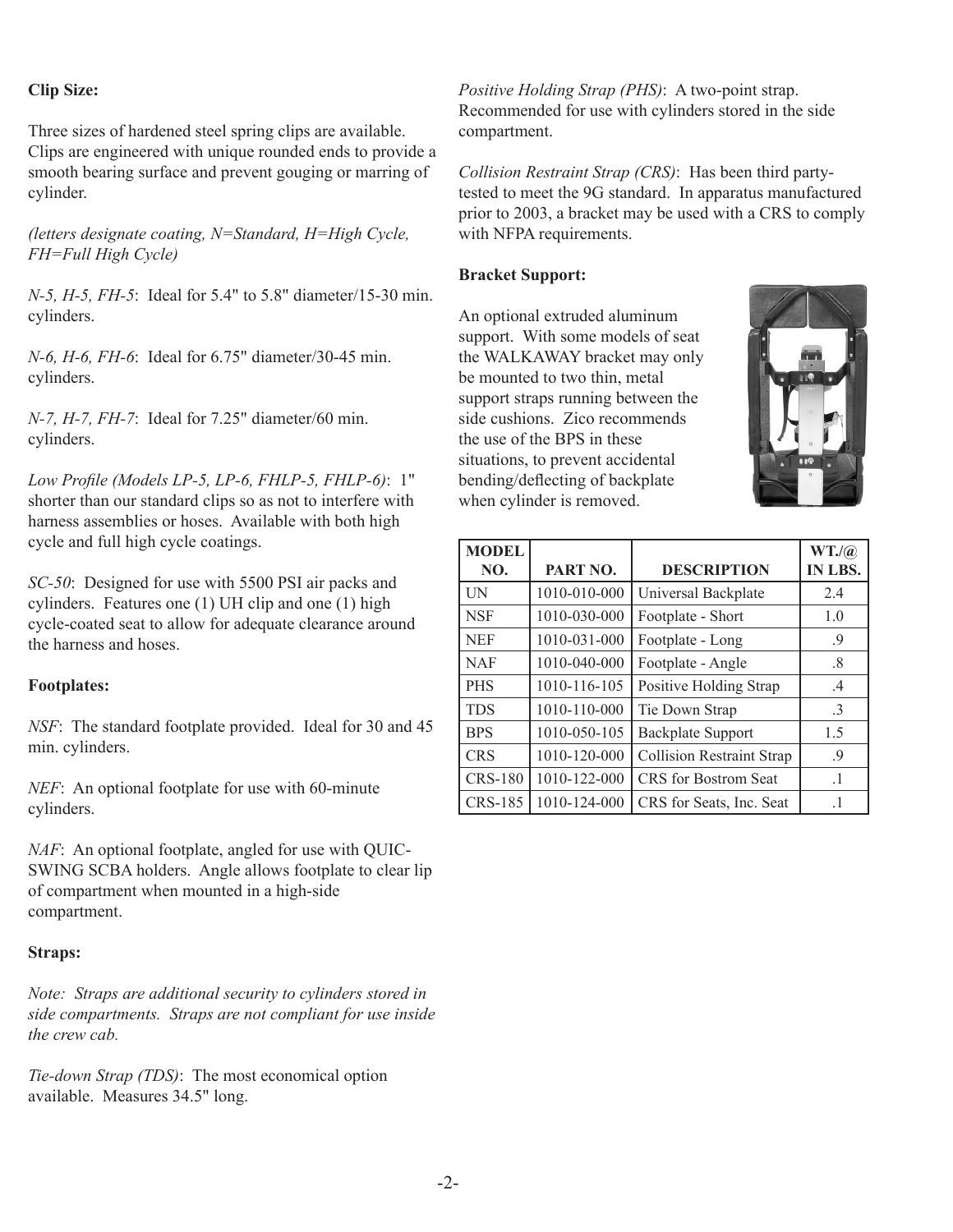|                             | Knock down bracket w/full high cycle clips<br>Knock down bracket w/high cycle clips<br>5500 PSI bracket w/high cycle clips<br>Standard bracket w/high cycle clips<br>Knock down bracket<br>Standard bracket                                                         | $5.4"$ to $5.8"$ diameter<br>7.25" diameter<br>6.25" diameter<br>5<br>6<br>6<br>7<br>J.<br>J.<br>J. | 30 or 45 minute<br>60 minute<br>$30\,$<br>60<br>L.                                      | $\sim$ $\sim$                                                                            | 4<br>$\sigma$                                                               | Angle<br>Short<br>Long<br>$\overline{A}$<br>SF<br>H<br>$\blacksquare$<br>٠<br>τ.                                                                                                                                                                                                                                                                                                     | Collision restraint with release assist<br>Collision restraint<br>Positive holding<br>Tie-down            | Order separately. Does not come attached to bracket.<br>Does not have to be specified on SC-50-H bracket. |                                 |
|-----------------------------|---------------------------------------------------------------------------------------------------------------------------------------------------------------------------------------------------------------------------------------------------------------------|-----------------------------------------------------------------------------------------------------|-----------------------------------------------------------------------------------------|------------------------------------------------------------------------------------------|-----------------------------------------------------------------------------|--------------------------------------------------------------------------------------------------------------------------------------------------------------------------------------------------------------------------------------------------------------------------------------------------------------------------------------------------------------------------------------|-----------------------------------------------------------------------------------------------------------|-----------------------------------------------------------------------------------------------------------|---------------------------------|
| Specify in following order: | <b>H-0S-2S</b><br>KD-UN<br>KD-UH<br>KD-FH<br>UH<br>Š<br>$\mathbf I$<br>$\mathbf I$<br>J.<br>I.<br>T,<br>Style<br>$\overline{a}$                                                                                                                                     | Cylinder Diameter<br>$\overline{\mathcal{C}}$                                                       | Minutes Duration**<br>$\dot{\tilde{z}}$                                                 | Clip Location<br>4.                                                                      |                                                                             | Footplate<br>$\dot{\delta}$                                                                                                                                                                                                                                                                                                                                                          | *CRS/RA<br>*CRS<br>*TDS<br>PHS<br>$\mathbf{I}$<br>$\mathbf I$<br>$\mathbf{I}$<br>Strap<br>$\acute{\circ}$ | **NOTE:<br>*NOTE:                                                                                         | (EXAMPLE)<br>$UN-6-30-4-SH-PHS$ |
| <b>CLIP LOCATION</b>        | <b>MOUNTING</b><br><b>HOLES</b><br>3<br>Z<br>$\circ$<br>$\circ$<br>$\circ$<br>o<br>$\frac{1}{10}$<br>$\circ$<br>$\circ$<br>$\circ$<br>$\circ$<br>$\frac{3}{4}$<br>$\blacksquare$<br>$2 - 1/2$ <sup>39</sup><br>$4-1/2^{11}$<br>2<br>$7 - 3/4$ "<br>3<br>4<br>Ю<br>ی | O<br>O<br>$\circ$<br>O<br>$\circ$<br>$12 - 3/4"$                                                    | POSITIONS,<br>$\overline{d}$<br>$\overline{\circ}$<br>$\circ$<br>$\circ$<br>$15 - 1/4"$ | <b>ANY TWO</b><br>S<br>$^{\circ}_{\circ}$<br>$\circ$<br>$\circ$<br>$\circ$<br>$22 - 1/2$ | FOOTPLATE MNTG HOLES<br>$\circ$<br>$\ddot{\circ}$<br>O<br>$\circ$<br>O<br>o | <b>FOOTPLATE</b><br><b>OVERALL</b><br>LENGTH<br><b>SHORT</b><br><b>WITH</b><br>23.75"<br>25.25"<br>26.75"<br>26.0"<br>24.5"<br>2nd Set<br>-1st Set<br>-3rd Set<br>5th Set<br>4th Set<br>$\circ$<br>$\circ$<br>$\circ$<br>$\circ$<br>$\circ$<br>$\circ$<br>$\circ$<br>$\circ$<br>$\circ$<br>$\circ$<br>$\circ$<br>OF UNIVERSAL<br><b>BACKPLATE</b><br><b>OVERALL</b><br><b>LENGTH</b> | 27.5"<br>-6th Set<br>$\circ$<br>$\circ$                                                                   |                                                                                                           |                                 |

Ordering a New WALKAWAY Bracket **Ordering a New WALKAWAY Bracket**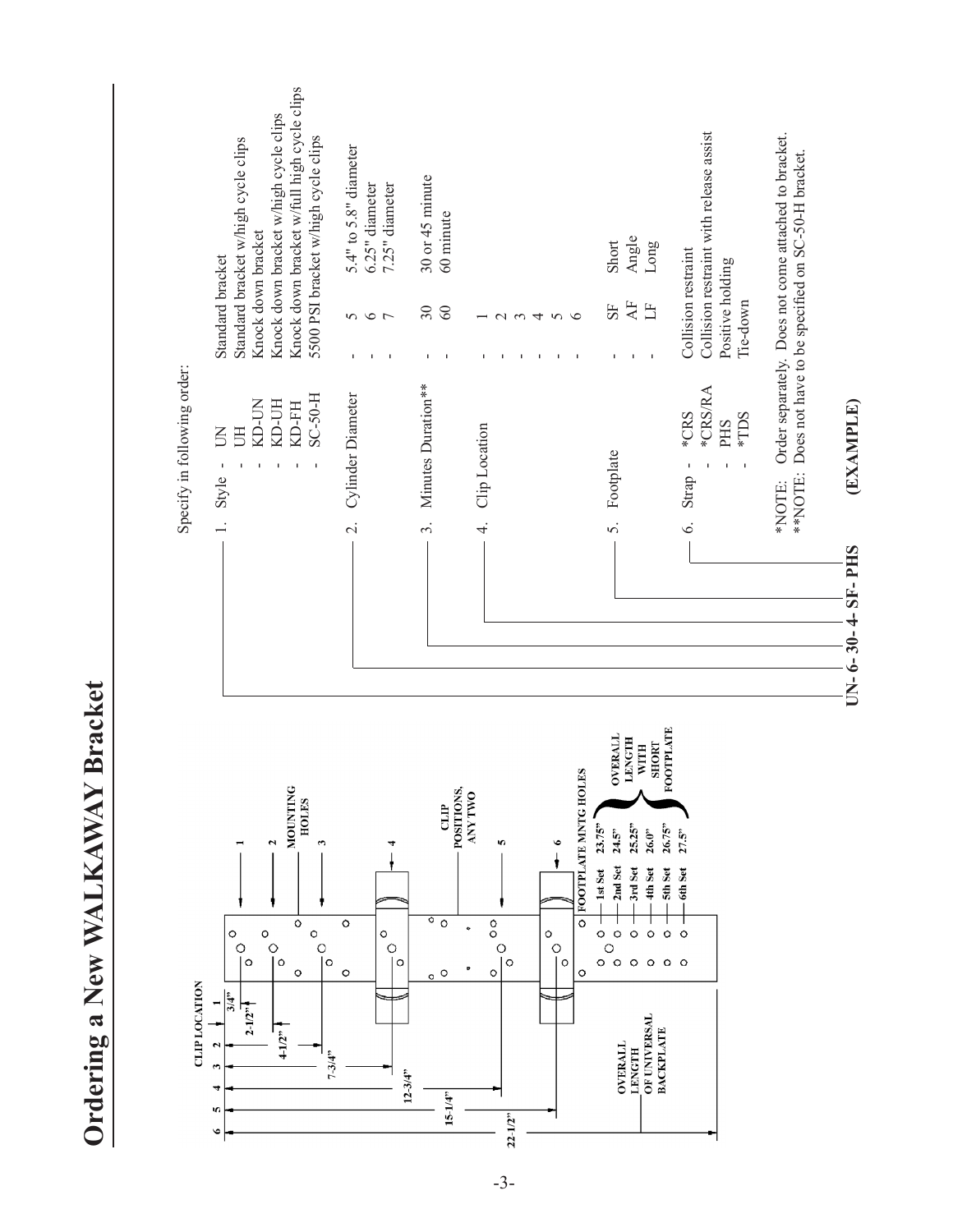| ں<br>2<br>$\frac{1}{\ell}$     |
|--------------------------------|
| C                              |
| prin<br>ζ                      |
| $\bullet$<br>O<br>₹            |
| E<br>$\tilde{\mathbf{c}}$<br>i |
| <b>G</b><br>$\mathbf{z}$       |
| ◥                              |



Spring clips should be replaced on the WALKAWAY® bracket when: Spring clips should be replaced on the WALKAWAY® bracket when:

- Replacing your current SCBA cylinder with either a smaller or larger diameter air cylinder. 1. Replacing your current SCBA cylinder with either a smaller or larger diameter air cylinder.  $\frac{1}{2}$   $\frac{1}{2}$ 
	- When the protective coating on clips has worn through to bare steel. 2. When the protective coating on clips has worn through to bare steel.

On Knock-down brackets you simply unbolt the clips and replace them with new ones. Instructions are provided with On Knock-down brackets you simply unbolt the clips and replace them with new ones. Instructions are provided with brackets when converting bracket to SC-50 style. brackets when converting bracket to SC-50 style.

With assembled brackets, follow these simple steps: With assembled brackets, follow these simple steps:

- Remove WALKAWAY bracket from its mounting surface. 1. Remove WALKAWAY bracket from its mounting surface.
- Remove existing spring clips. 2. Remove existing spring clips.  $\frac{1}{2}$   $\frac{1}{2}$
- With a sharp knife score coating between clip and backplate. 3. With a sharp knife score coating between clip and backplate.
- To prevent rusting, paint all bare metal surfaces with Krylon or other fast drying acrylic paint. 4. To prevent rusting, paint all bare metal surfaces with Krylon or other fast drying acrylic paint.
- Attach new clips with hardware that is provided. 5. Attach new clips with hardware that is provided.  $m \neq n$

SC-50 bracket, where the bottom clip will be in position 5. Top clip should be placed according to the recommended SC-50 bracket, where the bottom clip will be in position 5. Top clip should be placed according to the recommended **Spring clip locations are noted on the drawing at left.** The bottom clip is always placed at location 6, except on Spring clip locations are noted on the drawing at left. The bottom clip is always placed at location 6, except on location as indicated on page 4. location as indicated on page 4.

| CYLINDER         | STANDARD<br>MODEL | PART         |
|------------------|-------------------|--------------|
| DIAMETER         | NUMBER            | NUMBER       |
| $5.3"$ to $5.6"$ | $\overline{X}$ -5 | 1050-100-000 |
| $6.7"$ to $6.9"$ | $\overline{X}$ -6 | 1060-100-000 |
| $7.1"$ to $7.4"$ | $\overline{X}$ -7 | 1070-100-000 |

|                 | HIGH CYCLE   |
|-----------------|--------------|
| MODEL           | PART         |
| NUMBER          | NUMBER       |
| FH <sub>5</sub> | 1052-100-000 |
| Н-6             | 1062-100-000 |
| $H-7$           | 1072-100-000 |

|        | <b>FULL HIGH CYCLE</b> |
|--------|------------------------|
| MODEL  | PART                   |
| NUMBER | NUMBER                 |
| FH-5   | 1053-100-000           |
| FH-6   | 1063-100-000           |
| FH-7   | 1073-100-000           |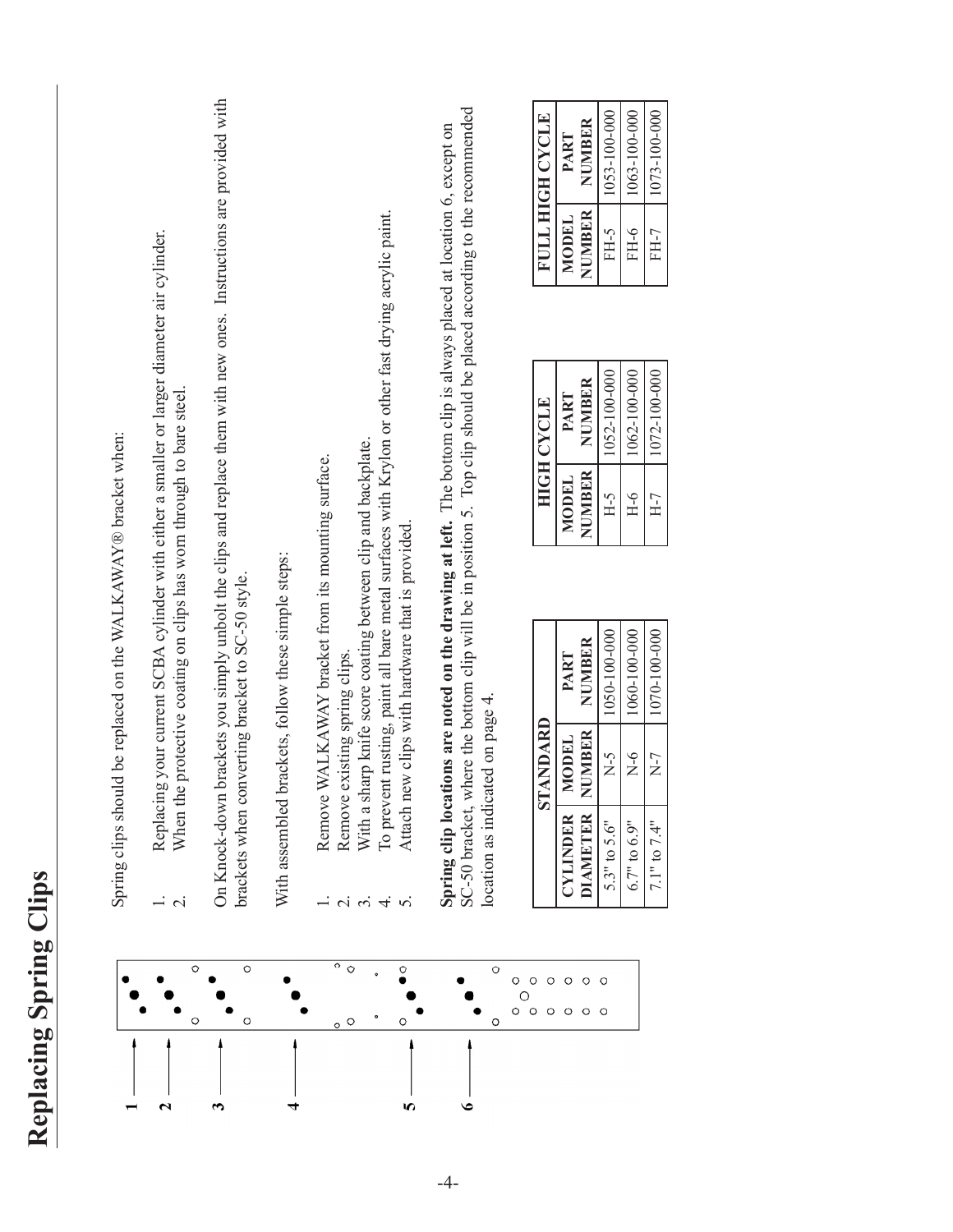## **Knock-Down Bracket Parts & Assembly Instructions**

There's a KD WALKAWAY bracket kit to fit the SCBA you are now using or intend to use. Choose the spring clips and footplate compatible with your Self Contained Breathing Apparatus from the following list.

#### **KD bracket kit contains the following: (component items are shown on pages 1-2)**

- 1. Model UN Universal backplate
- 2. Spring Clips Two per model of your choice:
	- a. N-5, H-5, or FH-5
	- b. N-6, H-6, or FH-6
	- c. N-7, H-7, or FH-7

3. Footplate - One per model of your choice (not required if valve assembly or end of cylinder will rest on a flat surface)

- a. NSF black nylon coated short footplate
- b. NAF black nylon coated angular footplate used primarily with QUIC-SWING® unit
- c. NEF black nylon coated long footplate

4. Hold Down Strap - One per model of your choice (optional holds straps and regulator securely against cylinder)

- a. CRS collision restraint strap
- b. PHS positive holding strap
- c. TDS tie down strap

5. Fastening screws and lock-nut for attaching spring clips and footplate to unversal backplate.

#### **Assembly instructions:**

1. Lay the self-contained breathing apparatus (SCBA) unit on a flat surface, floor or table.

2. Lay universal backplate along side of SCBA with six sets of parallel holes at same end as valve assembly on SCBA.

- If mounting cylinder in inverted position, end of cylinder will be located at same end as parallel holes.
- 3. Place one spring clip at location "6" (see drawing).
- 4. Place footplate on universal backplate.

**NOTE:** Short footplate may have to be inverted for some types of SCBA.

- a. Valve assembly should be placed next to footplate; valve will rest upon footplate on final assembly.
- b. Adjust SCBA cylinder so that cylinder will rest fully within the spring clip at location "6".





- a. Clip should not interfere with harness assembly on SCBA unit.
- b. Clip should fully grasp cylinder.

6. Now that the proper clip mounting locations have been selected, proceed with assembly:

- a. Place flat head screws through backplate (from counter sunk side).
- b. Place spring clips and footplate over screws.
- c. Start nuts onto screws.
- d. Tighten with 7/16" wrench and Torx head screw driver.
- e. Make sure that screws and nuts do not come into contact with air cylinder.

**NOTE:** Clips are designed for 7/16" clearance between base of clip and the air cylinder.

7. Securing optional Positive Holding Strap onto universal backplate.

- a. Lay two male tubular rivets on firm flat surface.
- b. Insert male rivet through hole in clip and dee. Strap will be behind bracket.
- c. Place rivets through hole set "A" of backplate (see drawing top of page 5).
- d. Place female rivets onto male rivets.
- e. Strike each sharply with hammer to attach firmly, making sure strap is not under clip and dee to prevent damage to webbing.

8. To mount completed WALKAWAY bracket to mounting surface, see instructions on pages 6, 7 or 8.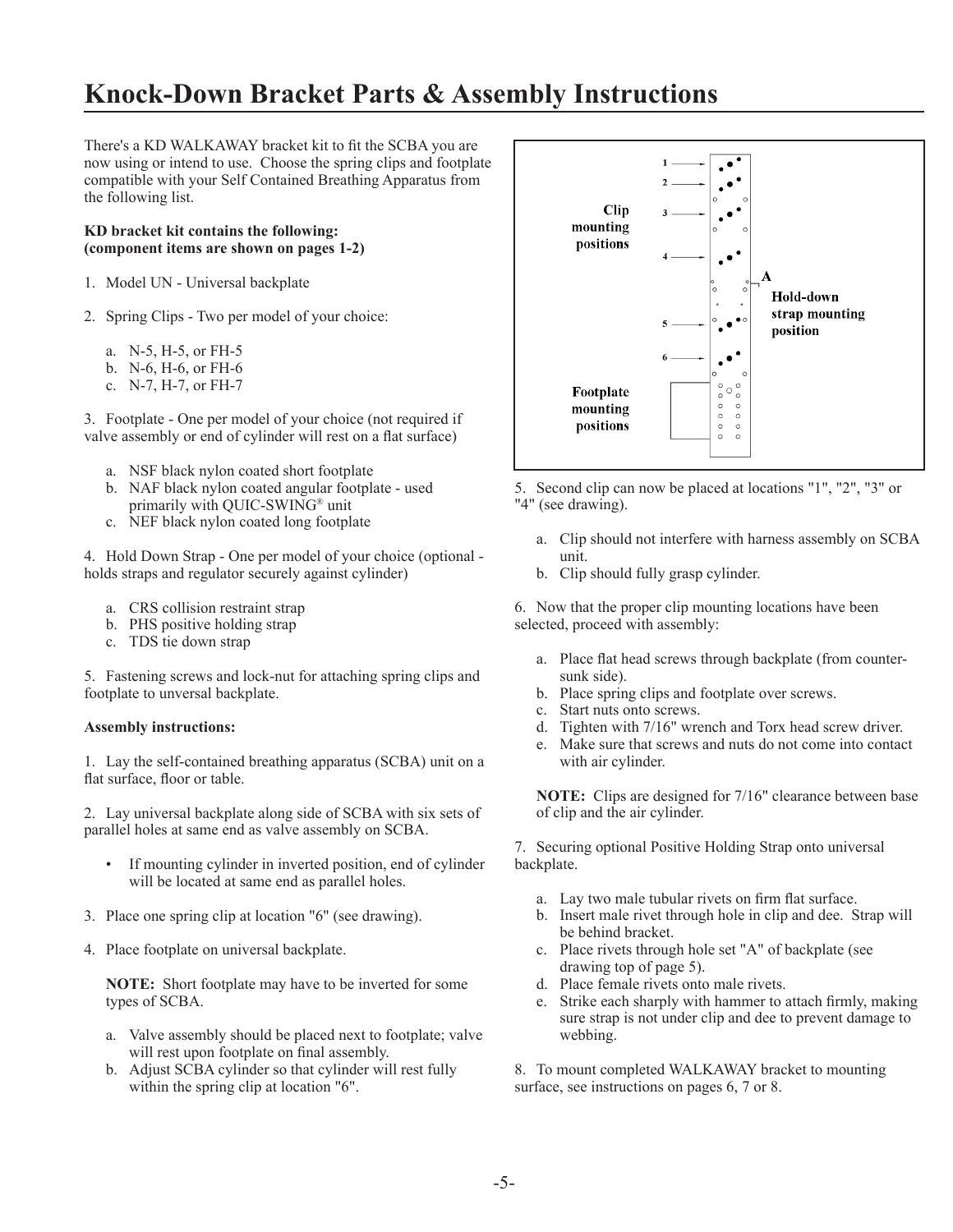## **Mounting Instructions - Compartments, Station Walls, or any other flat, stable surface**

1. Place SCBA into WALKAWAY bracket by snapping cylinder into spring clips. Valve must rest on footplate of bracket.

2. Select mounting location - wall, post, etc. Place bracket against mounting location and have someone draw outline of bracket. This outline will be used a guide for final mounting.

3. Take off bracket and remove cylinder. Using the bracket as a template, place it over the previously drawn outline and mark any 2 holes. See page 4 for hole locations.

a. A minimum of two 5/16" round head machine screws, nuts and lockwashers should be used for mounting. If bracket will be mounted on wooden beam, two 5/16" lag bolts and lockwashers or #14 wood screws and lockwashers should be used. See drawing and mounting hardware top of page 7.

4. Place optional Positive Holding Strap around cylinder and backplate of apparatus and fasten quick release buckle. Buckle should be located to the side of air cylinder. Pull free end of strap tight.

5. The WALKAWAY bracket is now ready to hold the breathing apparatus for instant access.

> **To protect your SCBA from dust, tampering or contaminants ask about the ZICO QUIC-PAC® Holders and QUIC-ACCESS® Wall Cabinets.**

b. Mount bracket securely.

**NOTE:** When SCBA is mounted outside of the crew area, it is not subject to the NFPA crew compatment requirement. However, we recommend the following:

**Figure 1.** Footplate should be mounted at the end towards which force is extered when mounted on a flat surface.

**Figure 2.** When the bracket is mounted vertically, the strap latch should be on the side from which the force is applied.



**Bracket Laying Flat With Footplate Forward Is Okay** 

**Figure 1 Figure 2 Figure 2** Vehicle Forward **Motion**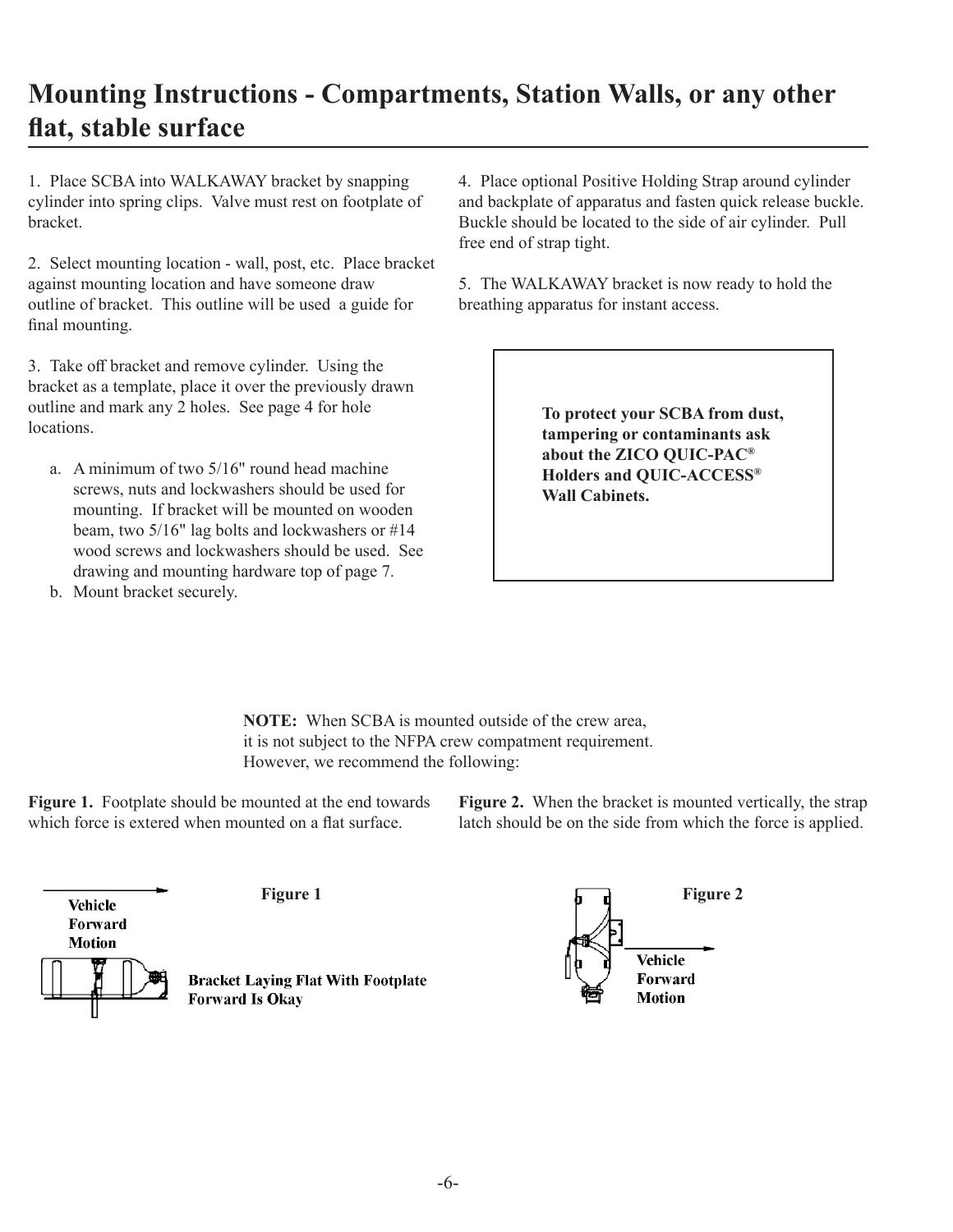## **Mounting Instructions - Apparatus Crew Compartments**

**NOTE:** Per NFPA regulations these brackets may only be used in non-crew compartment areas unless the apparatus was manufactured prior to 2003.

#### **Mounting in crew area:**

When mounting SCBA brackets in the crew area, the model CRS Collision Restraint Strap shoube used with the bracket. The bracket with the CRS are designed to withstand a dynamic decelleration of ten (10) gravitational forces for a duration of ten (10) milliseconds.

The surface to which the bracket is mounted should also be capable of withstanding a static force of ten (10) times the weight of the SCBA and bracket. If the bracket is mounted in a jump seat, then the seat assembly should also be capable of withstanding this same static force of ten (10) times the weight of the SCBA and bracket.



#### **Mounting hardware:**

The bracket should be mounted using two (2) 5/16-18 round head screws, nuts and lock washers (not provided). Refer to page 4 which shows the clip locations on the bracket. The center hole, at each clip location, is made for a 5/16" screw. We suggest the top screw be placed in clip location 1, 2 or 3. The bottom screw should be at clip locations 4 or 5. All mounting bolts and fasteners should be placed with the head in contact with the bracket and the screw portion passing through the bracket and supporting member. Nut and washer should be on the back side of the supporting member.

> Vehicle Forward **Motion**

**FORWARD** 

Vehicle

#### **Forward or rear facing seats:**

The angle between the back of the bracket and the mounting surface for the seat should be 90°. If the angle is less than 90° in rear facing seats, a "stop" may be required at the top of the bracket to prevent the air cylinder from being ejected in the event of a collision. This stop could be a model NSF short footplate bolted to the top of the bracket or a metal device attached to the top of the pan holding the SCBA.